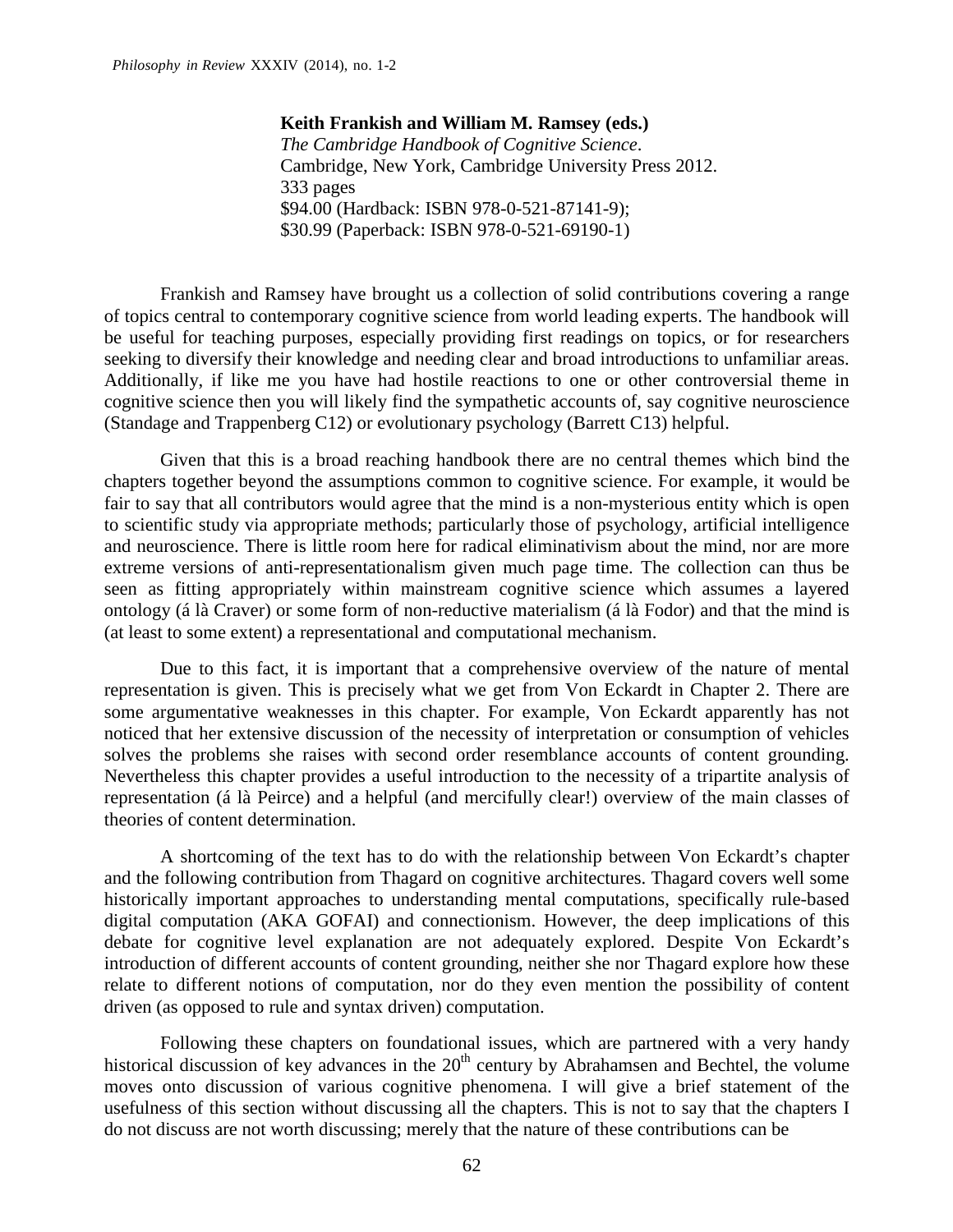highlighted by picking a few examples. Across the board these contributions are clear, useful and contain much material that will be of great benefit for students in coming to think about difficult material. For example, O'Callaghan in his entry on perception helps us understand representational accounts of perception in the following way:

'Illusory and veridical experiences share representational *content*, but among the *objects* of perception are ordinary external things and features. Awareness of public objects is mediated in the sense that it requires representing those objects, but this need not be mediation by some entity *of which one is aware*. Perceptual representation need not be like viewing a picture. It is more like *being* the picture.' (75, emphasis original).

These chapters also include much material which will be useful fodder for debate. Aside from O'Callaghan's unfortunate overstating of the abilities of those with blindsight (86-87), Pacherie's discussion of Libet and Wegner's controversial interpretations of their own experimental findings will stoke the passions (102- 5), whilst at the same time be useful for pure philosophy students as a starting point for understanding the reasoning skills needed to interpret psychological results.

The interdisciplinary skills needed to fully grasp the text are on display again in Oaksford, Chater and Stewart's discussion of deductive reasoning and decision making (C7). For example, although they do well to remind readers of the meaning of symbols such as  $\sim$  (132) some experience in reading formal logic notation will greatly assist students' comprehension of this work. Similarly some experience with the various ways of diagramming linguistic structure will help with understanding of Jackendoff's (C9) discussion of language.

It is likely that in using this book you will find that some chapters will be more useful than others. For example, I find it unlikely that I would chose to use Lycan's entry on consciousness (C11). This reflects more of difference in priorities regarding what material to give to advanced students than a judgement of quality. In particular my preference would be to give such students a text which opened up the possibility of reasoning from data-based theories of consciousness to solutions to philosophical problems. In contrast Lycan prioritizes characterizations of the problem of consciousness highlighting surprising phenomena (e.g. inattentional blindness) and traditional problems (such as the explanatory gap). Whilst he mentions mechanistic accounts – particularly access based accounts such as global workspace theory – he offers little discussion of how such accounts might be thought to explain consciousness. This, of course, highlights the strength of the handbook format which, in giving us a set of standalone contributions allows teachers to select what they determine to be the most relevant texts for the courses they wish to teach.

Following these discussions of cognitive phenomena, the final section of the book sympathetically presents four research programs within cognitive science that have been, in some way, controversial. Cognitive Neuroscience, for example, has been criticized for taking too simplistic a view of cognition and ignoring complexities discovered within the bounds of psychology. Others have wondered whether particular techniques popular within cognitive neuroscience (such as fMRI) are able to contribute to our understanding of cognition beyond the behavioural tasks they employ. In their contribution Standage and Trappenberg take on the second of these concerns by suggesting various computational models of brain regions can link findings in neuroscience and psychology. Most importantly they attempt to show that such models can answer questions about *how* particular brain structures contribute to cognitive functions.

Evolutionary Psychology is occasionally attacked for not being a 'real' science in that it has